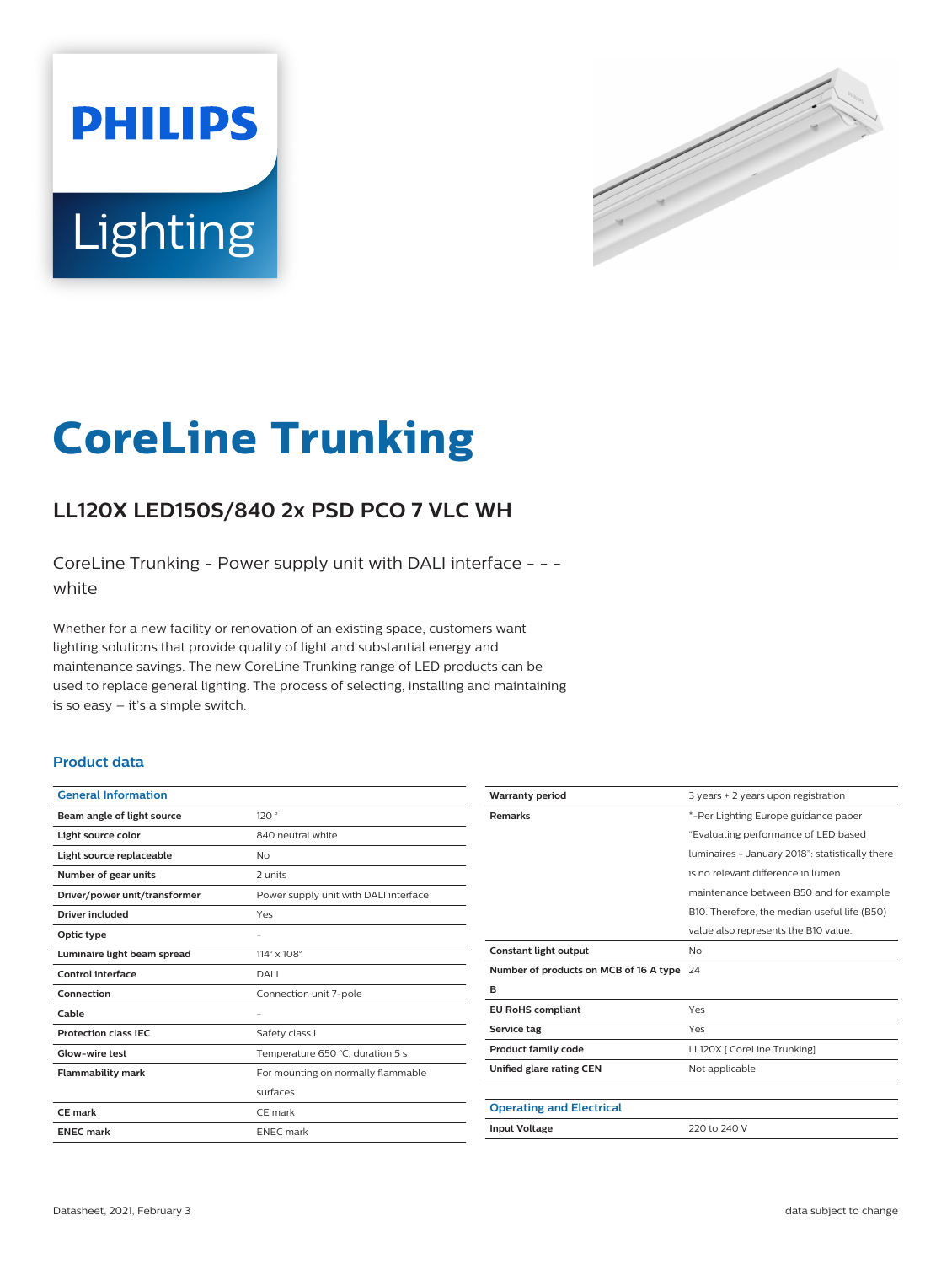# **CoreLine Trunking**

| <b>Input Frequency</b>        | 50 to 60 Hz |
|-------------------------------|-------------|
| Initial CLO power consumption | $-W$        |
| Average CLO power consumption | $-W$        |
| Inrush current                | 22A         |
| Inrush time                   | $0.275$ ms  |
| Power Factor (Min)            | 0.97        |
|                               |             |

### **Controls and Dimming**

**Dimmable** Yes

| <b>Mechanical and Housing</b> |  |
|-------------------------------|--|
|                               |  |

| <b>Housing Material</b>             | Steel                                    |
|-------------------------------------|------------------------------------------|
| <b>Reflector material</b>           |                                          |
| Optic material                      | Polycarbonate                            |
| Optical cover/lens material         | Polycarbonate                            |
| <b>Fixation material</b>            | Steel                                    |
| Optical cover/lens finish           | Opal                                     |
| Overall length                      | 3450 mm                                  |
| <b>Overall width</b>                | 95 mm                                    |
| Overall height                      | 58 mm                                    |
| Color                               | white                                    |
| Dimensions (Height x Width x Depth) | 58 x 95 x 3450 mm (2.3 x 3.7 x 135.8 in) |

**Ingress protection code IP20** [ Finger-protected] **Mech. impact protection code** IK02 [ 0.2 J standard]

| Init. Corr. Color Temperature | 4000 K                 |
|-------------------------------|------------------------|
| Init. Color Rendering Index   | 280                    |
| Initial chromaticity          | $(0.38, 0.38)$ SDCM <3 |
| Initial input power           | 126 W                  |
| Power consumption tolerance   | $+/-10%$               |

#### **Over Time Performance (IEC Compliant)**

**Control gear failure rate at median useful** 5 % **life 50000 h**

| Lumen maintenance at median useful | 1.80 |
|------------------------------------|------|
| life* 50000 h                      |      |

#### **Application Conditions**

| Ambient temperature range          | +20 to +35 °C  |
|------------------------------------|----------------|
| Performance ambient temperature Tq | $25^{\circ}$ C |
| Maximum dim level                  | 1%             |
| Suitable for random switching      | No             |

# **Product Data**

| <b>Full product code</b>             | 871869698766700                        |
|--------------------------------------|----------------------------------------|
| Order product name                   | LL120X LED150S/840 2x PSD PCO 7 VLC WH |
| <b>EAN/UPC - Product</b>             | 8718696987667                          |
| Order code                           | 910925864541                           |
| <b>Numerator - Quantity Per Pack</b> |                                        |
| Numerator - Packs per outer box      |                                        |
| Material Nr. (12NC)                  | 910925864541                           |
| Net Weight (Piece)                   | 7.310 kg                               |



# **Dimensional drawing**

**Approval and Application**

**Initial Performance (IEC Compliant)**

**Initial luminous flux (system flux)** 15000 lm **Luminous flux tolerance** +/-2% **Initial LED luminaire efficacy** 120 lm/W



**CoreLine electr. units LL120X-LL122X**